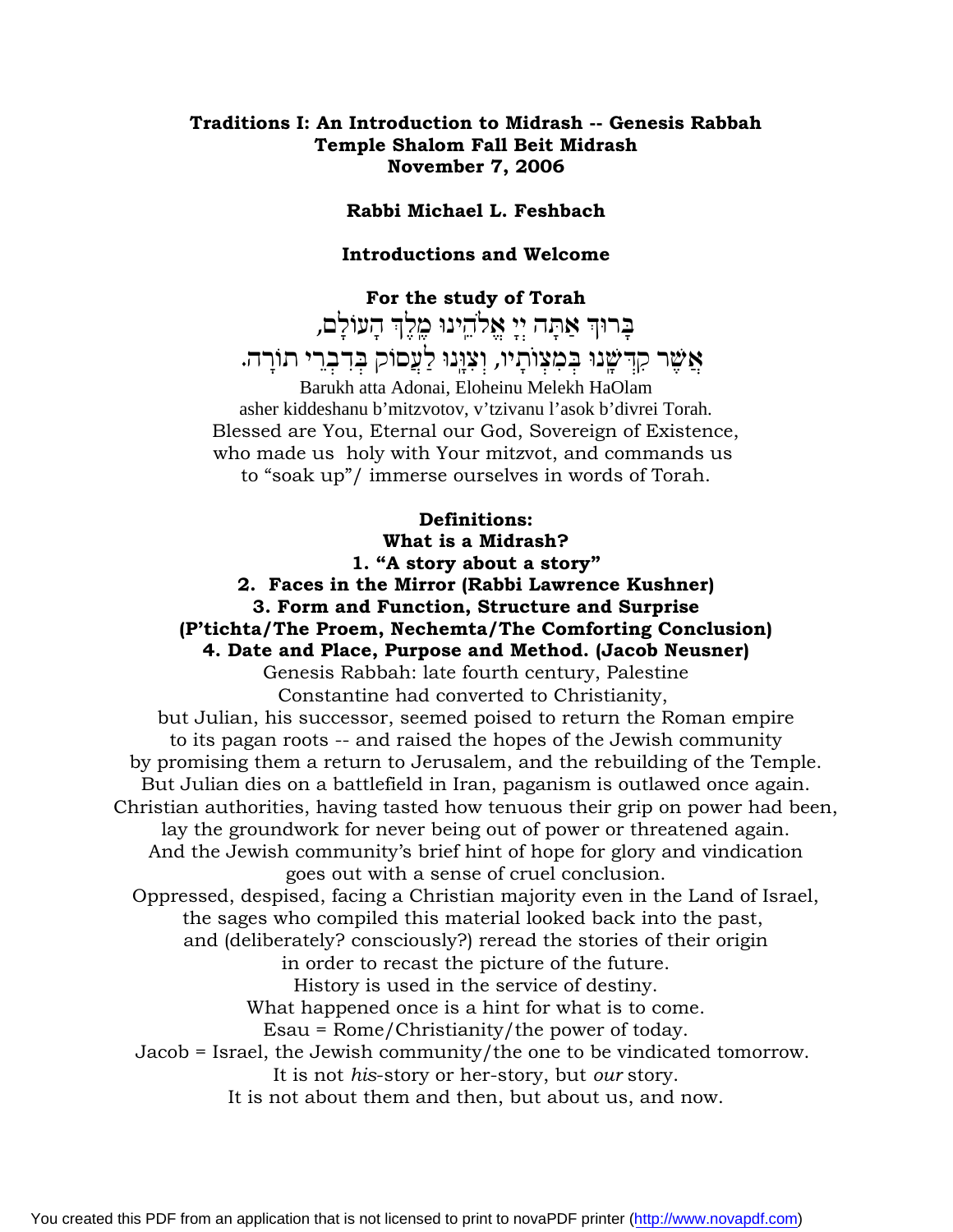The text of the Torah: Genesis 1:1-5 א בִּרְאֹשָׂית בָרֵא אֱכ'הֵים אֶת הַשָּׂמַיִם וְאֶת הָאֲרָץ: ב וְהָאָרֶץ הָיְתָה תֹּהוּ וָבֹהוּ וְזִזְשָׂןְדְּ עַל־פַּבֵּי הִהְוֹם וְרְוּזַז אֲכֹוֹדִים מְרַזְזֶפָת עַל־פַּבֵּי הַמָּיִם: בּ וַיְּאמִר אַכ'הִים יְהִי־אָוֹר וַיִּהִי־אִוֹר: ד וַיַּרָא אֵכ'הֵים אָת־הַאָוֹר כִּי־טְוֹב וַיַּבְדֵּכ' אַכ'הים בֵין הָאוֹר יִבֵין הַוְזִשְׂרָ: הַ וַיִּקְרָא אֵכ'הִים | כָאוֹר יוֹם וְכַוֹזְשָׂךְ קָרָא כְיָּכָה וַיִּהִי־עֲרֶב וַיִּהִי־בְקָר יִוֹם אֲעָד:

1. In the beginning God created the heaven and the earth.\* 2. And the earth was without form, and void; and darkness was upon the face of the deep. And a wind from God moved upon the face of the waters. 3. And God said, Let there be light; and there was light. 4. And God saw the light, that it was good; and God divided the light from the darkness. 5. And God called the light Day, and the darkness he called Night. And there was evening and there was morning, one day.

### Before the beginning... Genesis Rabbah 1:1

א רבי הושעיה רבה פתח (משלי ח) ואהיה אצלו אמון ואהיה שעשועים יום יום וגו׳ אמון פדגוג, אמון מכוסה, אמון מוצנע, ואית דאמר אמון רבתא, אמון פדגוג, היך מה דאת אמר (במדבר יא) כאשר ישא האומן את היונק, אמון מכוסה היאך מה דאת אמר (איכה ד) האמונים עלי תולע וגו׳, אמון מוצנע היאך מה דאת אמר (אסתר ב) ויהי אומן את הדסה, אמון רבתא, כמה דתימא (נחום ג) התיטבי מנא אמון, ומתרגמינן האת טבא מאלכסנדריא רבתא דיתבא בין נהרותא, ד״א אמון אומן, התורה אומרת אני הייתי כלי אומנתו של הקב״ה, בנוהג שבעולם מלך בשר ודם בונה פלטין, אינו בונה אותה מדעת עצמו אלא מדעת אומן, והאומן אינו בונה אותה מדעת עצמו, אלא דיפתראות, ופינקסאות יש לו, לדעת היאך הוא עושה חדרים, היאך הוא עושה פשפשין, כך היה הקב״ה מביט בתורה, ובורא את העולם, והתורה אמרה בראשית ברא אלהים, ואין ראשית אלא תורה, היאך מה דאת אמר (משלי ח) ה׳ קנני ראשית דרכו.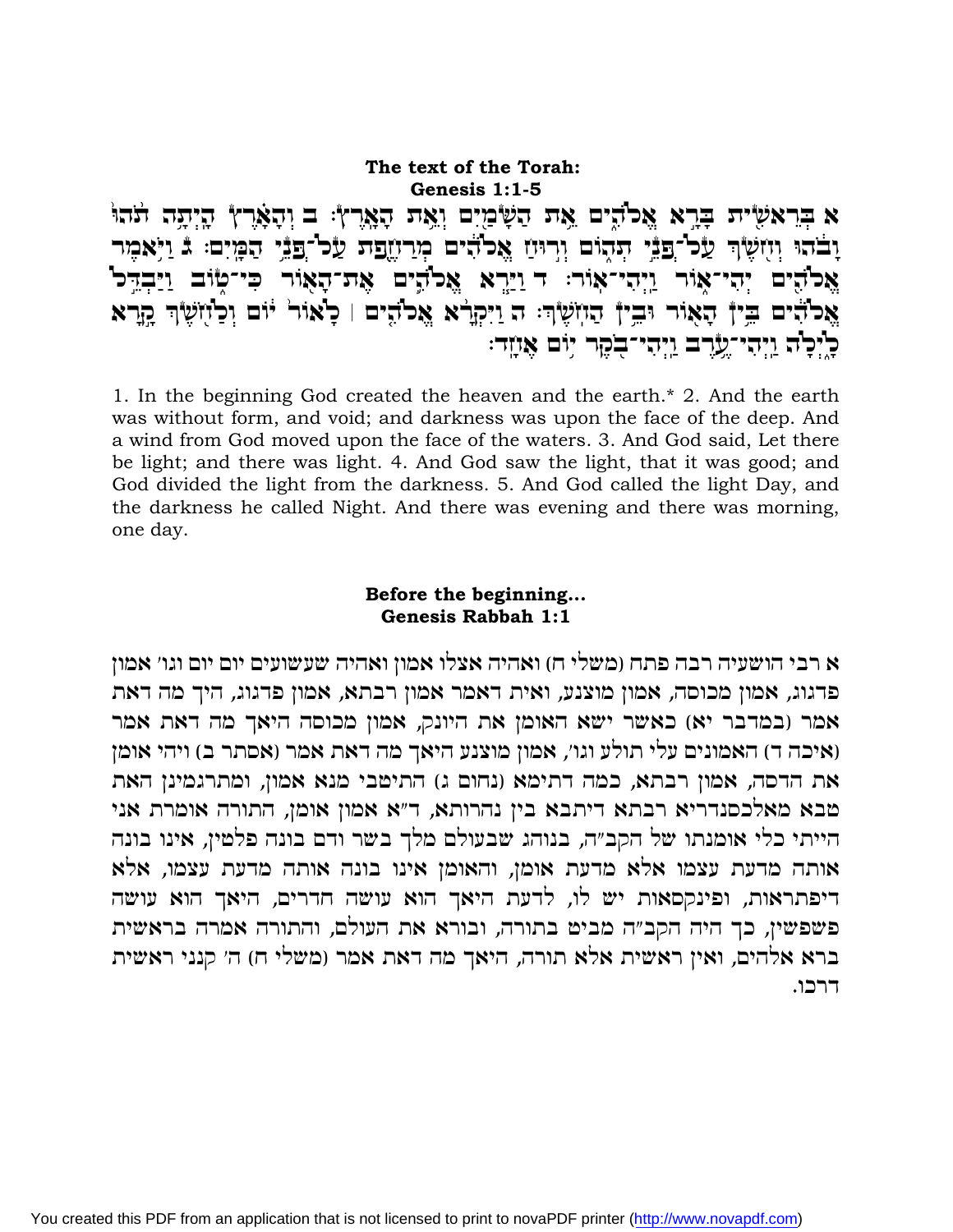Rabbi Oshaya opened/commenced [his exposition thus]: "Then I was by God as a nursling (*amon*); and I was daily all delight (Proverbs 8:30)."

Huh? What does this have to do with creation? Why are we bringing in this unconnected verse from Proverbs. And what does the verse even mean? *'.m.n.* is a tricky route, with many meanings. First I will provide the full Hebrew and English of the original verse here, and then the Midrash goes on to try to derive new meaning for the words through various understandings of the word "*amon.*"

### ֿנָאֱהָיֵה אֱצִלֹו אֲמְוֹן נַאֲהִיֵה שֻׁעֲשֶׁעִים יָוֹם | יְוֹם מְשַׂחֲקֵת לְפָנֶיו בִּכָל־עֵתּ

Then I was by him, like a little child; and I was daily his delight, rejoicing always before him;

We will soon see that in all of these readings "I" is seen as a reference to the Torah as a whole, a notion of a primordial, preexistant and external "companion" which God uses in the creation of the world.

'*Amon*' means tutor; '*amon'* means covered; '*amon*' means hidden; and some say, '*amon*' means great. '*Amon*' is a tutor, as you read, "As an *omen* (nursing father) carrieth the sucking child" (Numbers 11:12).

The context is Moses'complaint to God, that he must bear the weight and responsibility for the people. It is one of the most striking images in the entire Hebrew Bible, that of a nursing father. The Midrash must see the father's role here as that of teacher -- rearing a child and teaching a child are conflated into one act. Indeed the words for "parent" and "teacher" and "Torah" in Hebrew are all linguistically related, all from the same root, *y.r.h.*, having to do with "pointing," "shooting straight," "showing the way."

הַאֲנֹכֶי הָרִיתי אֵת כַּל־הָעֲם הַיֶּה אִם־אֲנֹכְי יִלדְתִּיהוּ כֵּי־תֹאמַ׳ר אֲלַי שָׂאֲהוּ ּבְחֵיקֵדּ כֵּאֲשֶׁר יִשֶּׂא הַאֹמֵן ׁאֵת־הַיּנֵק עַל הָאֲדָמֶה אֲשֶׁר נִשְׁבַּעֲתַּ לַאֲבֹתֵיוּ

Have I conceived all this people? Have I fathered them, that you should say to me, carry them in your bosom, like a nursing father carries the sucking child, to the land which you swore to their fathers?

'*Amon'* means "covered," as in the verse, *Ha'emunim* (they that were clad, that is, "covered") in scarlet (Lamentations 4: 5). ' *Amon* ' means hidden, as in the verse, "and he concealed (*omen)* Hadassah." (Esther 2:7).

# ֿהַאָכִלים ׁלמֶעֲדַנִּים נָשַׁמוּ בַּחוּצָוֹת הָאֵמְנִים עַלֵי תוּלָע חִבִּקוּ אַשִׁפַּתְּוֹת

Those who fed delicately are desolate in the streets;

those who were reared/brought up/dressed? [by implication] in purple embrace dunghills. Lamentations 4:5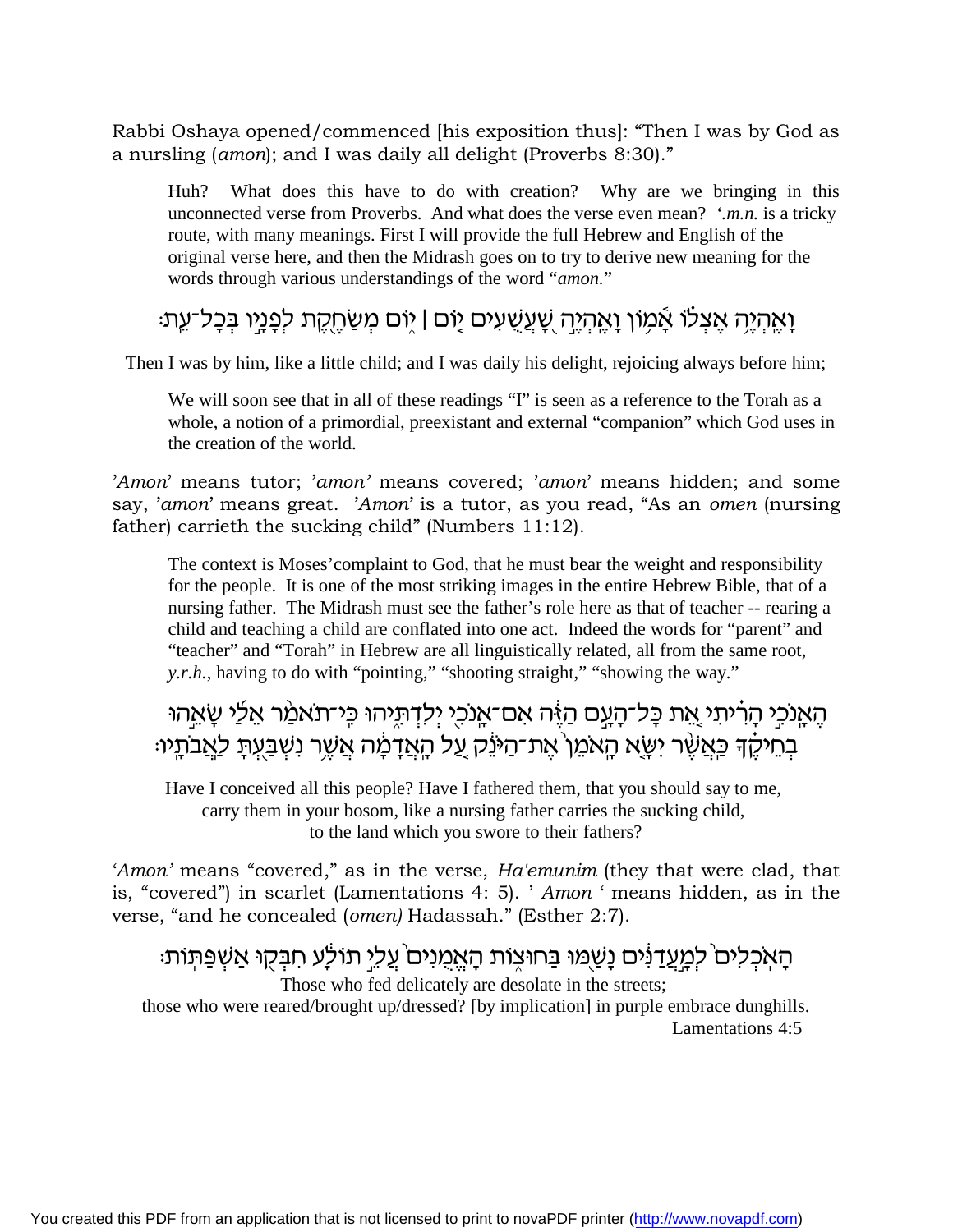ֿוַיְהִי אֹמֵׁן אֶת־הֲדַסָּה הָיא אֶסְתֵּר בַּת־דֹּדֹו כֵּי אֵין לָהָ אָב וָאֵם וְהַנַּעֲרָה יִפָּת־וּנֹאַר וְטוֹבֶת מַרְאֶה וּבְמָוֹת אֲבִיהַ וְאִמַּוּה לְקָחַה מַרְדַּכֵי לוֹ לְבֵת:

And he brought up Hadassah, that is, Esther, his uncle's daughter; for she had neither father nor mother, and the maid was beautiful and of good presence; and, when her father and her mother died, Mordecai adopted her as a daughter. Esther 2:7

Both of these readings are major "stretches. In the Lamentations reading, the sense of *'.m.n.* as "reared" or "tutored" or "raised" is consistent with what we have seen so far, but the reference to "purple" implies clothings, as in: those who were brought up wearing certain kinds of clothes. The Midrash therefore seems to read the verb as "covered." A similar stretch takes place with the Esther passage: the immediate context of the verb is still "raised" or "brought up," but the Midrashic reading here relies on yet another, unstated tradition: that Mordecai basically kept Esther out of sight, out of the public gaze, until she made an "appearance" at the contest of the king. Both readings of this verb, as they relate to the Torah, would reinforce a similar idea: the Torah was "reared," as it were, by God... but kept under wraps, "hidden," "covered," and not "revealed"... until Sinai. Perhaps (according to the Sonsino) part of the Torah is hidden even after Sinai, meaning that the reasons for some of the laws are not known.

'Amon' means great, as in the verse, "Art thou better than No-amon?" (Nachum 3:8) which is rendered, "Art thou better than Alexandria the Great, that is situated among the rivers?"

הַתֵּיטִבִי מִנְּא אָמֹוֹן הַיְּשְׁבָה בַּיְאֹרִים מַיֵּם סָבְיב לָהֶ אֲשֶׁר־תֵיל יָם מִיָּם חְוֹמָתֶהּ

Are you better than No-Ammon, that was situated among the rivers, waters surrounding her, whose rampart was the sea, and her wall was from the sea?

Nachum 3:8

This is even more of a stretch than the last reading. Here we link the *amon* from our verse in Proverbs to what seems to be a proper name, mentioned in the infrequently quoted book of Nachum. If *amon* is seen here in the sense of "greatness," then the Proverbs verse can be understood to mean: I (the Torah) was there with God in greatness and glory."

Now we arrive at the final link, the "bridge" that will bring us back to the verse from the Torah we expected to see when we opened Genesis Rabbah in the first place. To "cap" this linkage, this "new" insight on Genesis 1:1 which emerges from the new reading of the opening verse from Proverbs, we will have to bring in another verse, from the very same place in Proverbs, which reads the problematic word *reishit* in a new way as well.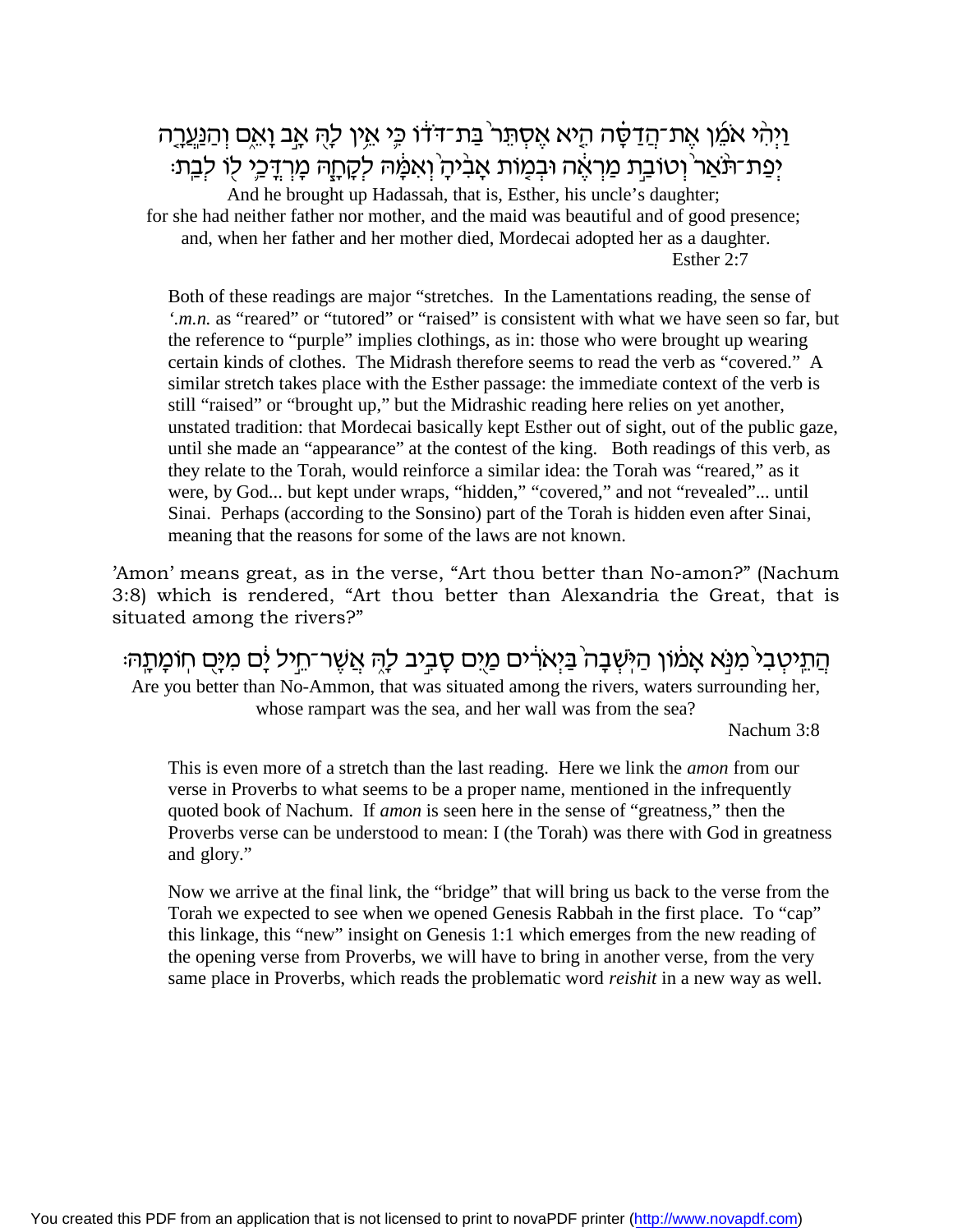Another interpretation: '*amon*' is a workman (*uman*). The Torah declares: 'I was the working tool of the Holy One, blessed be God.' In human practice, when a mortal king builds a palace, he builds it not with his own skill but with the skill of an architect. The architect moreover does not build it out of his head, but employs plans and diagrams to know how to arrange the chambers and the wicket doors. Thus *God consulted the Torah and created the world* (emphasis added), while the Torah declares, **"In the beginning, God created..." (Genesis 1:1)** "beginning," (*reishit)* referring to the Torah, as in the verse, "The Eternal made me as the beginning of God's way (Proverbs 8:22).

# יֶהוָה <u>קֶנָנִי רֵאשֶׁ</u>ית דַּרְכְּוֹ <u>קָדֵ</u>ם מְפִעַלְיו מֵאֵזּ

The Lord created me at the beginning of His way, the first of His acts of old.

The "new" reading of the first verse of the Torah, then, is: The Torah predates the Universe, as a blueprint, as a master plan, as an underlying purpose, the foundations of the heavens and the earth And we are to read, really, not "In the beginning, God created..." but, rather: "*With the Torah,* God created the heavens and the earth..."

Thus the part refers to the whole; the very first word of the Torah implies the entire concept of Torah.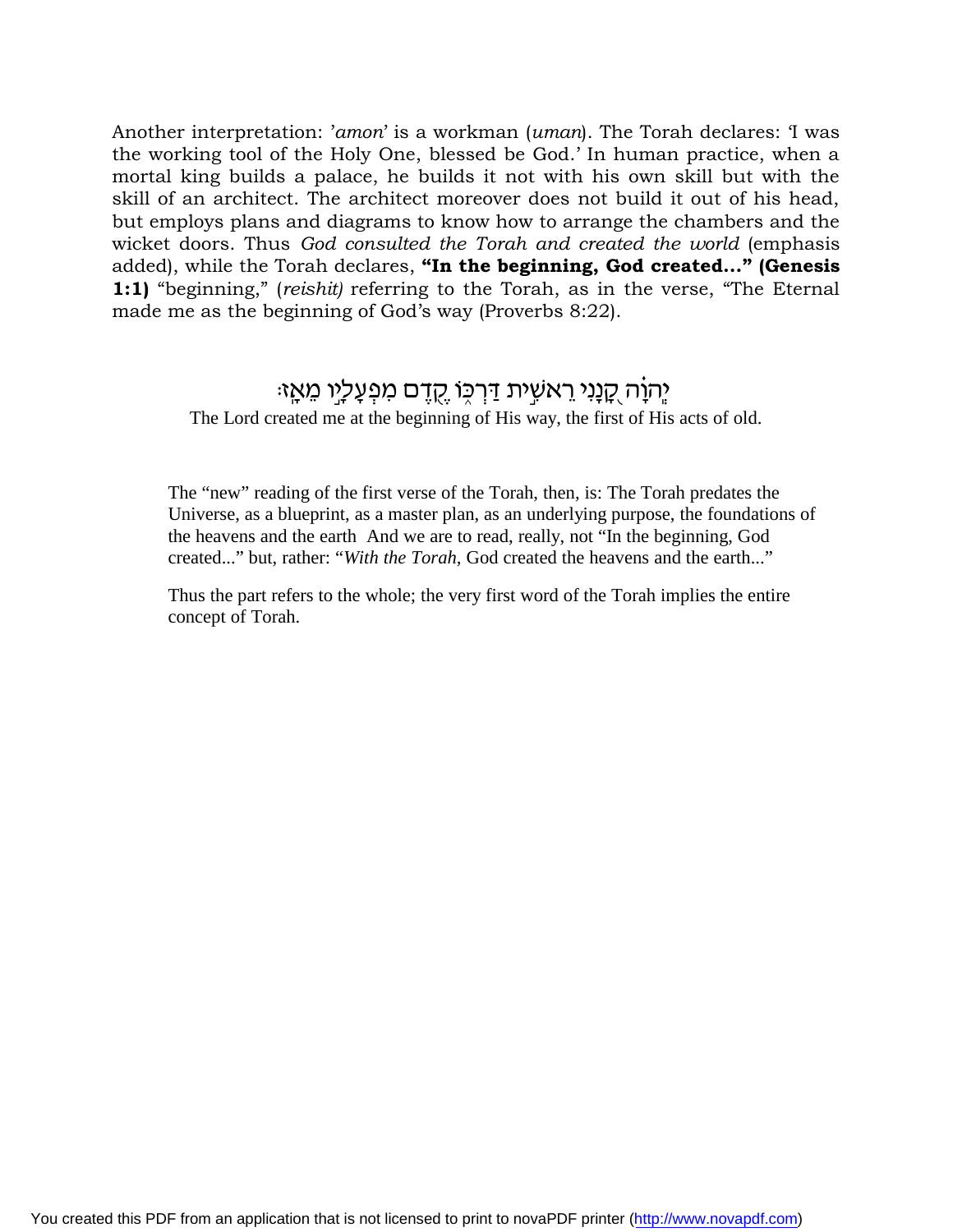### **Conquest and Creation:** Who Owns the Land? Genesis Rabbah 1:2

ב רבי יהושע דסכנין בשם רבי לוי פתח (תהלים קיא) כח מעשיו הגיד לעמו וגו׳ מה טעם גילה הקב״ה לישראל מה שנברא ביום הראשון, ומה שנברא ביום השני, מפני עובדי כוכבים ומזלות שלא יהיו מונין את ישראל, ואומרין להם הלא אומה של בזויים אתם, וישראל משיבין אותן ואומרין להם, ואתם הלא בזויה היא בידכם, הלא כפתורים היוצאים מכפתור השמידום וישבו תחתם, העולם ומלואו של הקב״ה, כשרצה נתנה לכם, וכשרצה נטלה מכם ונתנה לנו, הה״ד (שם /תהלים קי״א/) לתת להם נחלת גוים וגו׳. הגיד להם את כל הדורות.

Rabbi Yehoshuah of Siknin opened, in the name of Rabbi Levi: "God has declared to God's people the power of God's works, in giving them the heritage of the nations." (Psalms 111:6).

Here is the *pt'ichta* verse, the verse from Psalms, in its original context:

### כֹּחַ מַעֲשֵׂיו הִגְיד לִעֲמוֹ לַתְת לַהֵם נַּחֲלַת גּוֹיִם

He has declared to His people the power of His works, that He may give them the heritage of the nations.

Certainly this opening is a surprise. We are not sure where this is going. But *perhaps* a hint comes later in the Psalm. Just a few verses on, we see one of the telltale words in the Hebrew Bible linked with the famous opening word of the Torah. In verse ten of the same Psalm we read:

### ְרָֿאֲשֶׁית חַכְמַּה | יִרְאֲת יְהֹוֵה

10. The fear of the Lord is the beginning of wisdom...

Why did the Holy One, blessed be God, reveal to Israel what was created on the first day and on the second day, etc.? So that the worshippers of stars and constellations/idolators/the nations of the world might not taunt Israel, saying to them: "A nation of robbers you are [in taking possession of the land of Canaan from those who previously dwelt there!!" But Israel can retort: "Do you not hold spoil in your hands? For do we not read 'The Caphtorim, who came from Crete, wiped them [the previous inhabitants of the land] out and settled in their place." (Deuteronomy 2:23)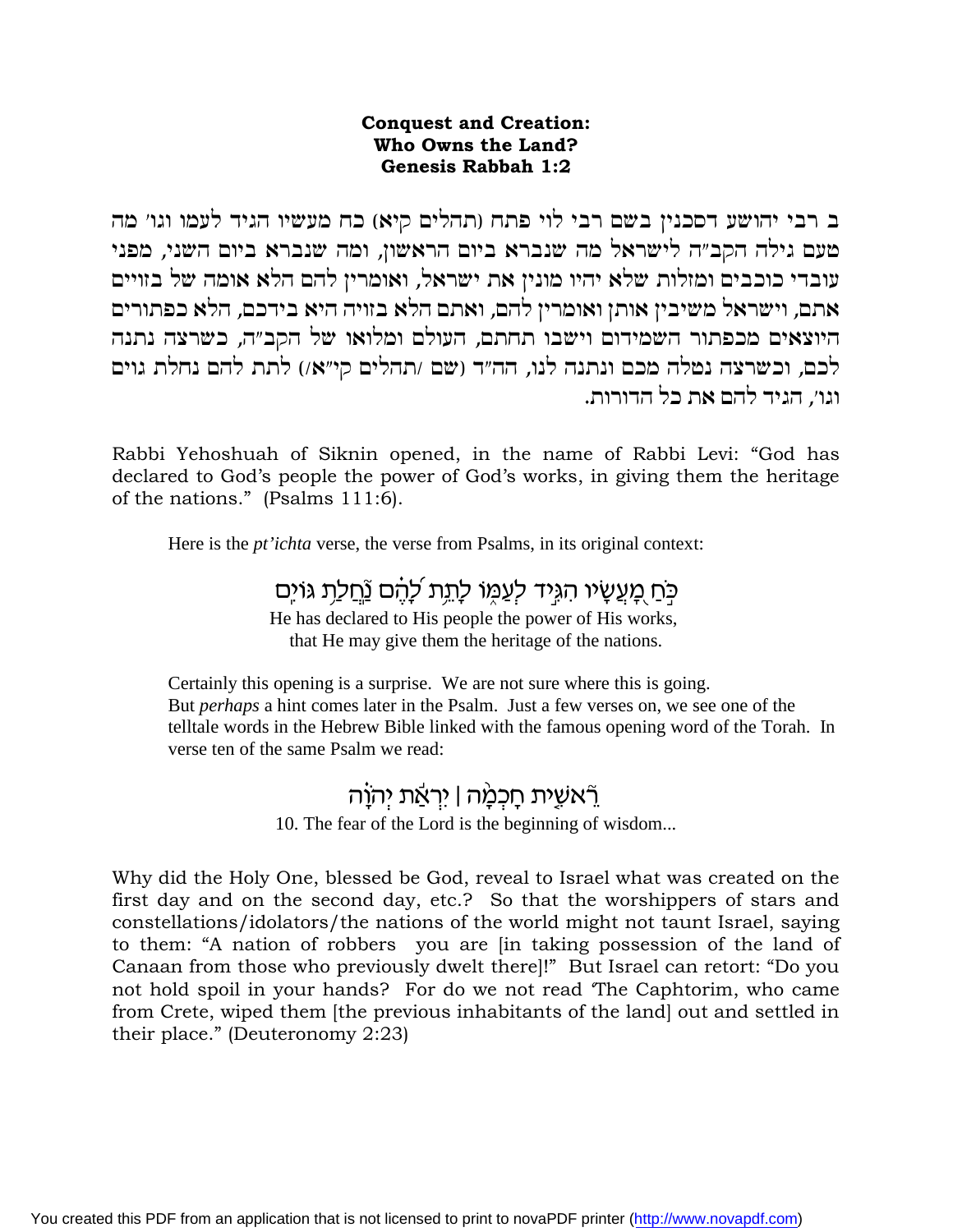Here is the full context, from Deuteronomy: a recitation of the chain of possession of territory in the land of the Ammonites. It is not part of the biblical heritage of Canaan, but it is an illustration of the general point -- that land changes hands, but God controls it all:

16. So it came to pass, when all the men of war had perished and died from among the people, 17. That the Lord spoke to me, saying, 18. You are to pass over through Ar, the border of Moab, this day; 19. And when you come near opposite the sons of Ammon, harass them not, nor contend with them; for I will not give you of the land of the sons of Ammon any possession; because I have given it to the sons of Lot for a possession. 20. That also was considered a land of Refaim; Refaim lived there in old times; and the Ammonites call them Zamzummim; 21. A people great, and many, and tall, like the Anakim; but the Lord destroyed them before them; and they succeeded them, and lived in their place; 22. Like he did to the sons of Esau, who lived in Seir, when he destroyed the Horim from before them; and they succeeded them, and lived in their place even to this day; 23. And the Avim who lived in Hazerim, even to Azzah, the Caphtorim, who came out of Caphtor, destroyed them, and lived in their place.

[So you see, as it were, that]: The world and all its fullness belongs to God. When God wished, God gave it to you, and when God wished, God took it from you and gave it to us. Hence it is written: "In giving them the heritage of the nations, God declared to God's people the power of God's works."

Thus reversed, the verse from Psalms now makes more sense in the context of creation, bringing about (at least in theory) a reaction of "aha!"

God declared the beginning to them, as in "In the beginning, God created, etc."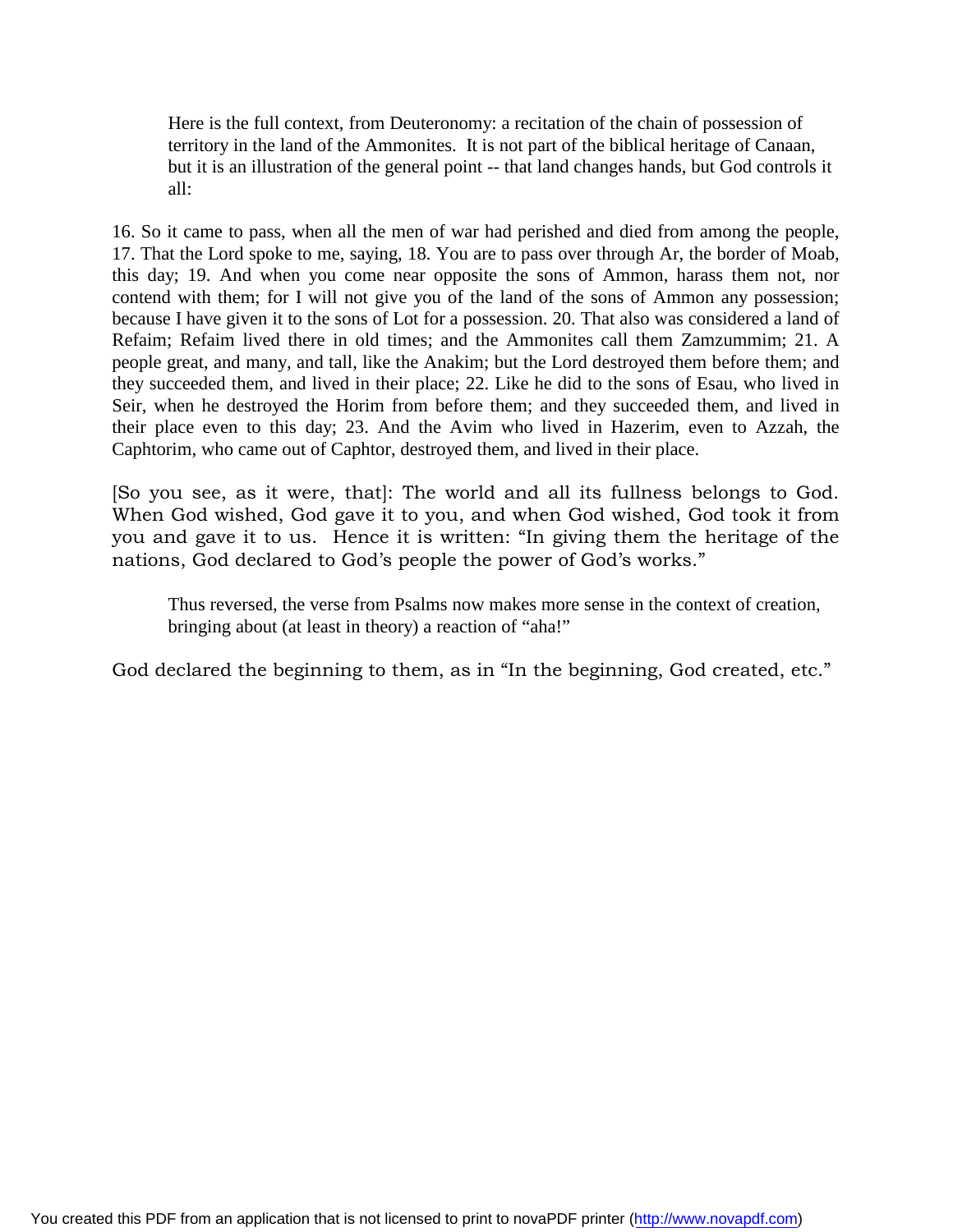### What can be learned from a letter (number, shape, connotation and more): Midrash Rabbah: Genesis Rabbah 1:10

י רבי יונה בשם ר׳ לוי אמר למה נברא העולם בב׳ אלא מה ב׳ זה סתום מכל צדדיו ופתוח מלפניו, כך אין לך רשות לומר מה למטה מה למעלה, מה לפנים מה לאחור, אלא מיום שנברא העולם ולהבא, בר קפרא אמר (דברים ד) כי שאל נא לימים ראשונים אשר היו לפניך, למן היום שנבראו אתה דורש, ואי אתה דורש לפנים מכאן, (שם /דברים ד׳/) ולמקצה השמים ועד קצה השמים אתה דורש וחוקר ואי אתה חוקר לפנים מכאן, דרש רבי יהודה בן פזי במעשה בראשית בהדיה דבר קפרא, למה נברא העולם בב׳ להודיעך שהן שני עולמים העוה״ז והעוה״ב, ד״א ולמה בב׳ שהוא לשון ברכה, ולמה לא באל״ף שהוא לשון ארירה, ד״א למה לא באל״ף שלא ליתן פתחון פה לאפיקורסין, לומר היאך העולם יכול לעמוד שהוא נברא בלשון ארירה, אלא אמר הקב״ה הרי אני בורא אותו בלשון ברכה והלואי יעמוד, ד״א למה בב׳ אלא מה ב׳ זה יש לו שני עוקצין, אחד מלמעלה ואחד מלמטה מאחוריו, אומרים לב׳ מי בראך, והוא מראה בעוקצו מלמעלה, ואמר זה שלמעלה בראני, ומה שמו, והוא מראה להן בעוקצו של אחריו ואומר ה׳ שמו, א״ר אלעזר בר חנינא בשם ר׳ אחא עשרים וששה דורות היתה האל״ף קורא תגר לפני כסאו של הקדוש ברוך הוא, אמרה לפניו רבש״ע אני ראשון של אותיות ולא בראת עולמך בי, אמר לה הקב״ה העולם ומלואו לא נברא אלא בזכות התורה, שנאמר (משלי ג) ה׳ בחכמה יסד ארץ וגו׳, למחר אני בא ליתן תורה בסיני ואיני פותח תחלה אלא בך שנ׳ (שמות כ) אנכי ה׳ אלהיך, רבי הושעיא אומר למה נקרא שמו אל״ף שהוא מסכים מאלף, שנאמר (תהלים קה) דבר צוה לאלף דור.

"In the beginning (B'reishit), God created." Rabbi Jonah said/asked, in the name of Rabbi Levi: "Why was the world created with a bet?"

Why is the first letter of the Torah a bet? Why are we even asking this question? Bet is the *second* letter of the Hebrew alphabet. The first letter of the alphabet is *aleph*.

[First explanation:] Just as the *beth* is closed at the sides, but open in front, so are you not permitted to say [investigate; inquire about] what is below and what is above, what is behind and what is before and what is behind, but [you may inquire about] from the day of Creation and what comes from it.

What does this mean? What do we learn from the *shape* of the letter?

What is closed to us here? What is open? Is this about space, or time? Or both? [Proof texts are given for this explanation, citing verses from the Torah and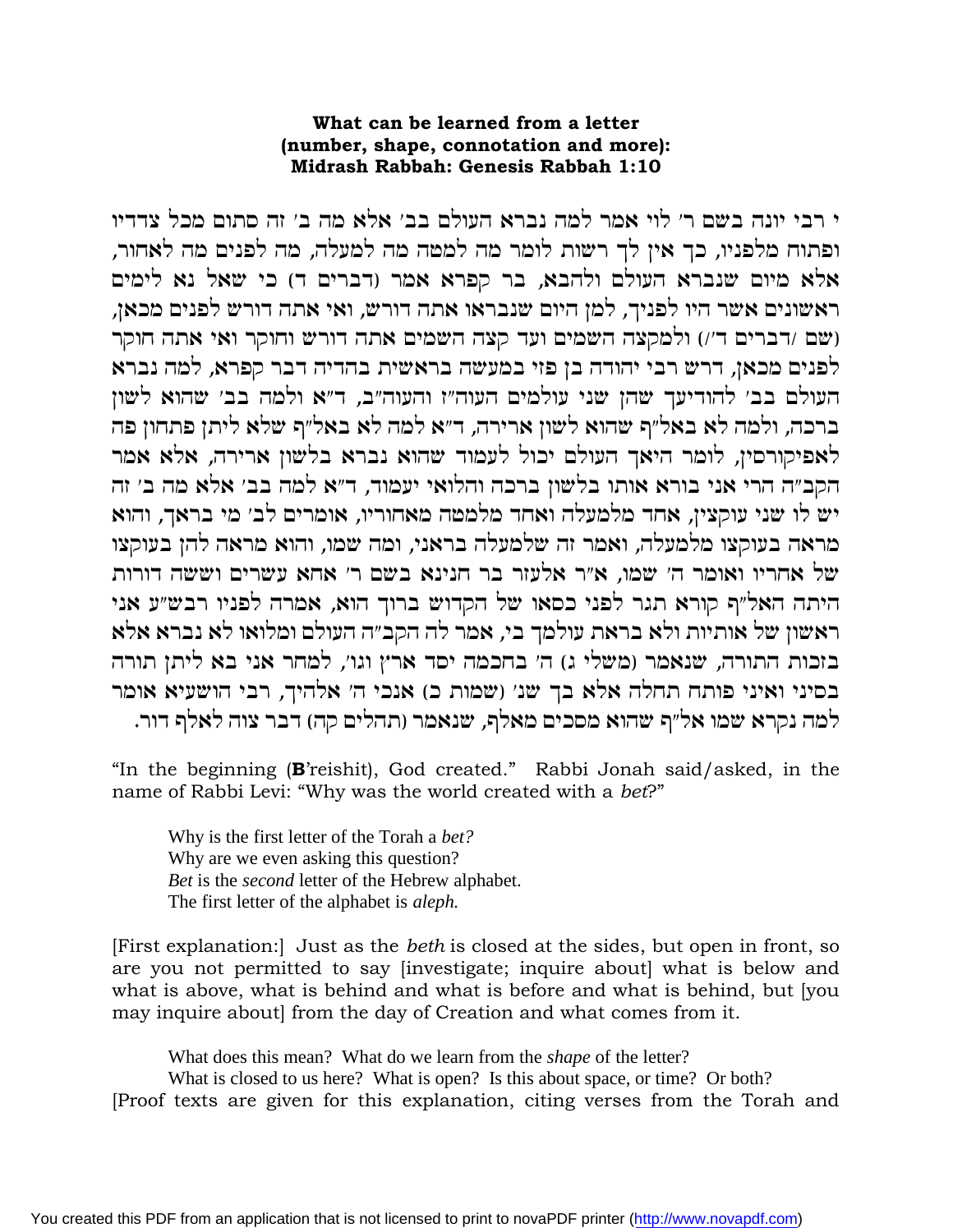elsewhere, even if the verses are taken out of their original context.] Bar Kappara quoted: *For ask now of the days past, which were before thee, since the day that God created man upon the earth* (Deuteronomy 4:32): you may speculate from the day that days were created, but you may not speculate on what was before that. *And from one end of heaven unto the other* (ibid; this comes from the second part of the same verse) you may investigate, but you may not investigate what was before this. Rabbi Yehuda ben Pazzi lectured on the Creation story, in accordance with this interpretation of Bar Kappara.

Here is the section of Deuteronomy being quoted, in its original context:

בי שׂאכ<sup>י</sup>־נֿאַ כימׂים ראשׂנֿים אשׂר־היוּ כ<sup>ו</sup>פנוֹיִד כ'מ†־היוֹם אשׂר ברֹא אכוֿהים | אדם  $\mathcal{L}$ לל־הָאָרץ וּלְמִקְצֵה הַשָּׂמַיִם וְעַד־קְצֵה הַשָּׂמָיִם הֲנִהְיָה כַדְבֶר הַבָּדוּכ" הַדֶּה אַוֹּ הֲנִשְׂמַע  $\mathbb F$ ַ כְּמֹהוּ: כֹּלֹ הַשֵׂמַעֹ עַם קֹוֹכֹ אֲכֹהים מִדַבֵּר מִתּוֹך־הָאָשׂ כִּאֲשֶׂר־שָׂמַעָתָ אַתָּה וַיֶּזִיः כֹד אָו בְּבָּפֶה אֱכֹהֹים כָׁבוֹא כָלַּזְיַזִת כְּוֹ בּוֹי ּמִקָּרֶב בּוֹיْ בְמַסֹת בְאֹתֹת וּבִמְוֹפַתִּים וּבִמְלְזֶוּמָה וּבִיֶד  $\ddot{r}$ יָזַזָּקָה וּבְזְרוֹעֵ דְּמוֹיָה וּבְמוֹרָאֵים דְּרֹלֵים בְּכֹּל אֲשֶׂר־עָשָׂה כָבֶם יִהוֵֹה אֲכְהֵיכֵם בִּמִצְרֵים כְּעַיֹּנֵיךָ: כוֹד אֲתַה הָרָאֶת כְּיַדְיֹנִי כִּי יְהוֹה הִוּא הָאֲכוֹדִים אֵי† עוֹד מִכְּבְדִי:

For ask now of the days that are past, which were before you, since the day that God created man upon the earth, and ask from one end of heaven to the other, whether there has been any such thing as this great thing is, or has been heard of? 33. Did ever people hear the voice of God speaking out of the midst of the fire, as you have heard, and live? 34. Or has God ventured to go and take him a nation from the midst of another nation, by trials, by signs, and by wonders, and by war, and by a mighty hand, and by a stretched out arm, and by great terrors, according to all that the Lord your God did for you in Egypt before your eyes? 35. To you it was shown, that you might know that the Lord is God; there is no other beside him.

[A second explanation:] Why was it created with a *beth?*  To teach you that there are two worlds: this world, and the world to come.

How did they derive this? It is from the tradition of *gematria,* ascribing numeric value - and importance to that value -- to the letters of the Hebrew alphabet. *Bet* is the *second*  letter; it has the numeric value of "2."

But why make such a comment? To what does it refer, and why is it important?

Important background concept, from the Talmud (Tractate Sanhedrin, 90a):

כל ישראל יש להם חלק לעולם הבא, שנאמר (ישעיהו ם) וַעַמֵּה ִבְּלֶם צַדִּיקִים לְעוֹלֶם :ירשו ארץ נצר מטעו [מטעי] מעשה ידי להתפאר. ואלו שאין להם חלק לעולם הבא האומר אין תחיית המתים מן התורה ואין תורה מן השמים, ואפיקורום.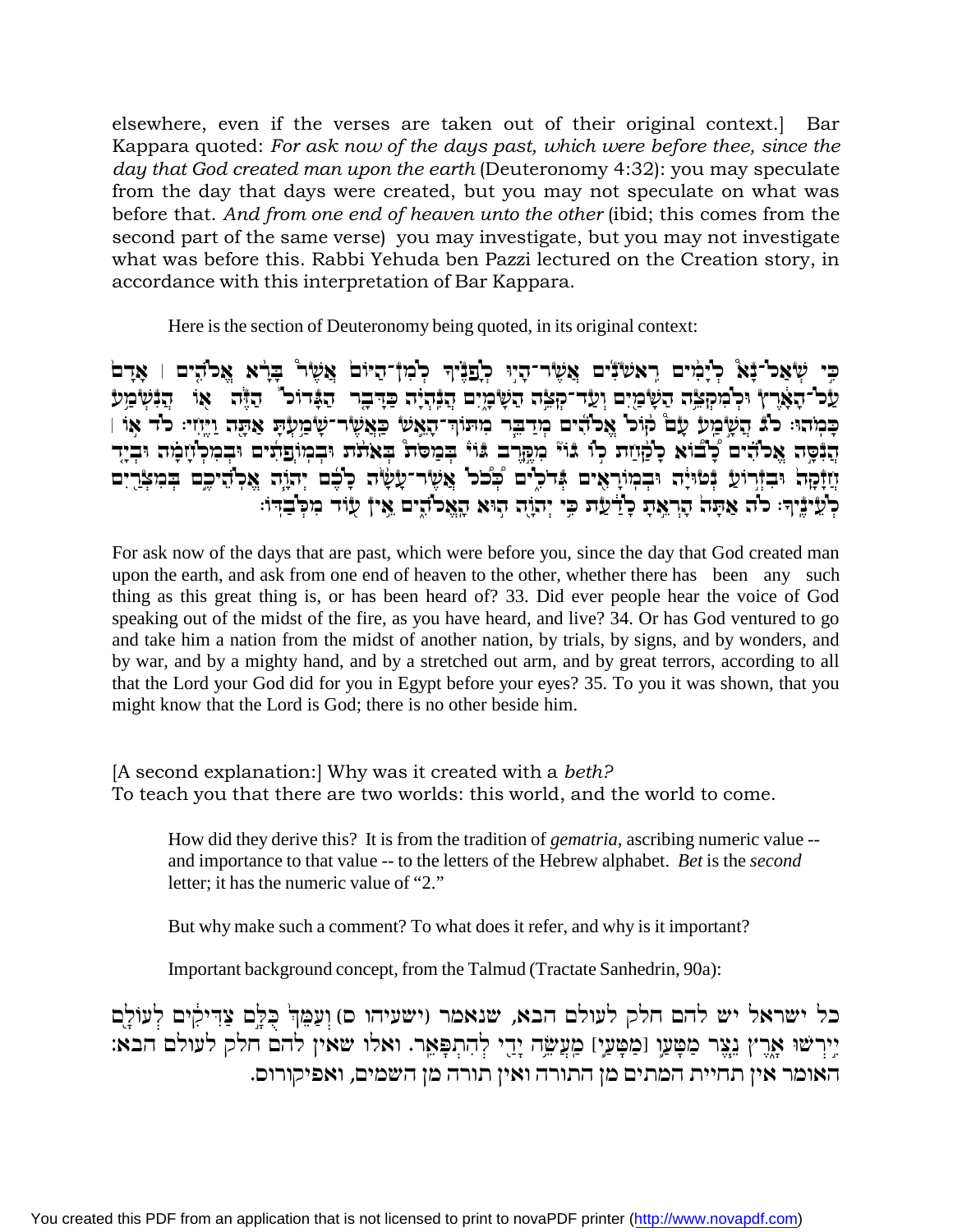All Israel [meaning: all Jews] have a portion in the world to come, for it is written (Isaiah 60:21) "Your people, they are all righteous; they shall inherit the land forever, the branch of my planting, the work of my hands, that I may be glorified." But the following have no portion in the world to come: the one who says that the doctrine of resurrection is not found in the Torah, the one who denies the divine origin of the Torah, and heretics.

Another interpretation: why with a *beth?* Because it connotes blessing *(berakah).* And why not with an *alef?* Because it connotes cursing *(arirah)*.

This one seems the simplest explanation yet. But it is not. This is a deeply powerful response to Persian Gnostic dualistic Zoroastrianism. What is dualism, and why was it such a threat to the monotheistic religions?

Another interpretation: Why not with an *alef?* In order not to provide a justification for heretics to plead, "How can the world endure, seeing that it was created with the language of cursing?" Hence the Holy One, blessed be God, said, "Lo, I will create it with the language of blessing, and would that it may stand!"

The background here is a tradition from the Talmud (Pirkei Avot 5:1), where it is stated that "the wicked destroy the world." Had the world been based on a foundation of cursing, they could have claimed that it would not have endured anyway.

Another interpretation: why with a *beth?* Just as a *beth* has two projecting points, one pointing upward and the other backward, so when we ask it, 'Who created thee?' it intimates with its upward point, 'The One who is above created me.' And if we ask further, 'What is that One's name?*'* it intimates to us with its back point [to the previous letter]: "Adonai is God's name."

# $\mathsf{\Xi}$

Two possibilities here. Since the text refer's to the Tetragrammaton, which, of course, begins with a *yud,* this could be a reference to the common substitute word we use in place of YHVH, which is Adonai, which, of course, begins with an *aleph.* It is *also* possible, and testified to in a different Midrashic tradition known as the *Yalkut Shimoni,* that this is a reference to the concept of the Oneness of God, using the *aleph,* then, *either* as the first letter of the word *echad,* or for its numeric value of "one."